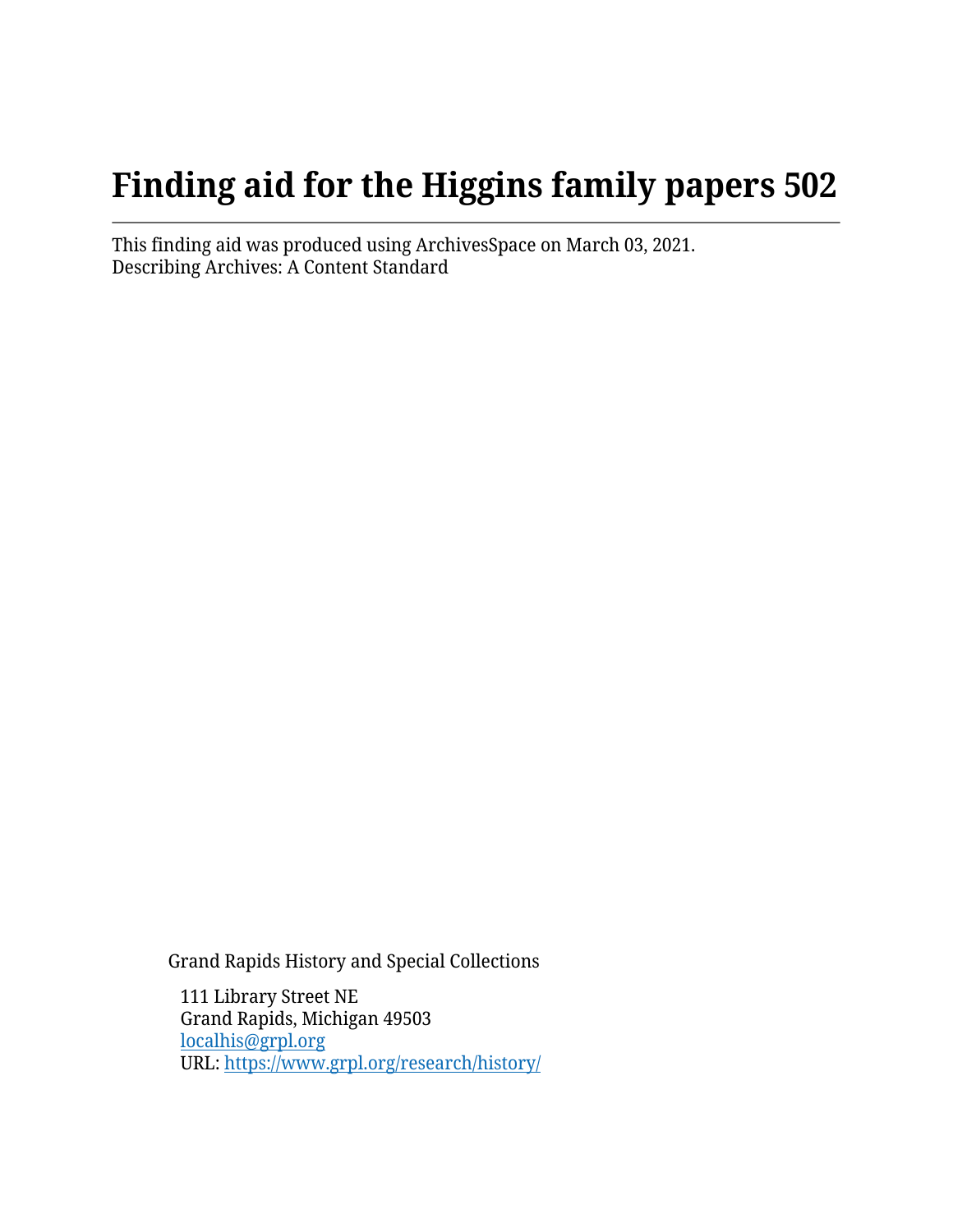# <span id="page-1-0"></span>**Table of Contents**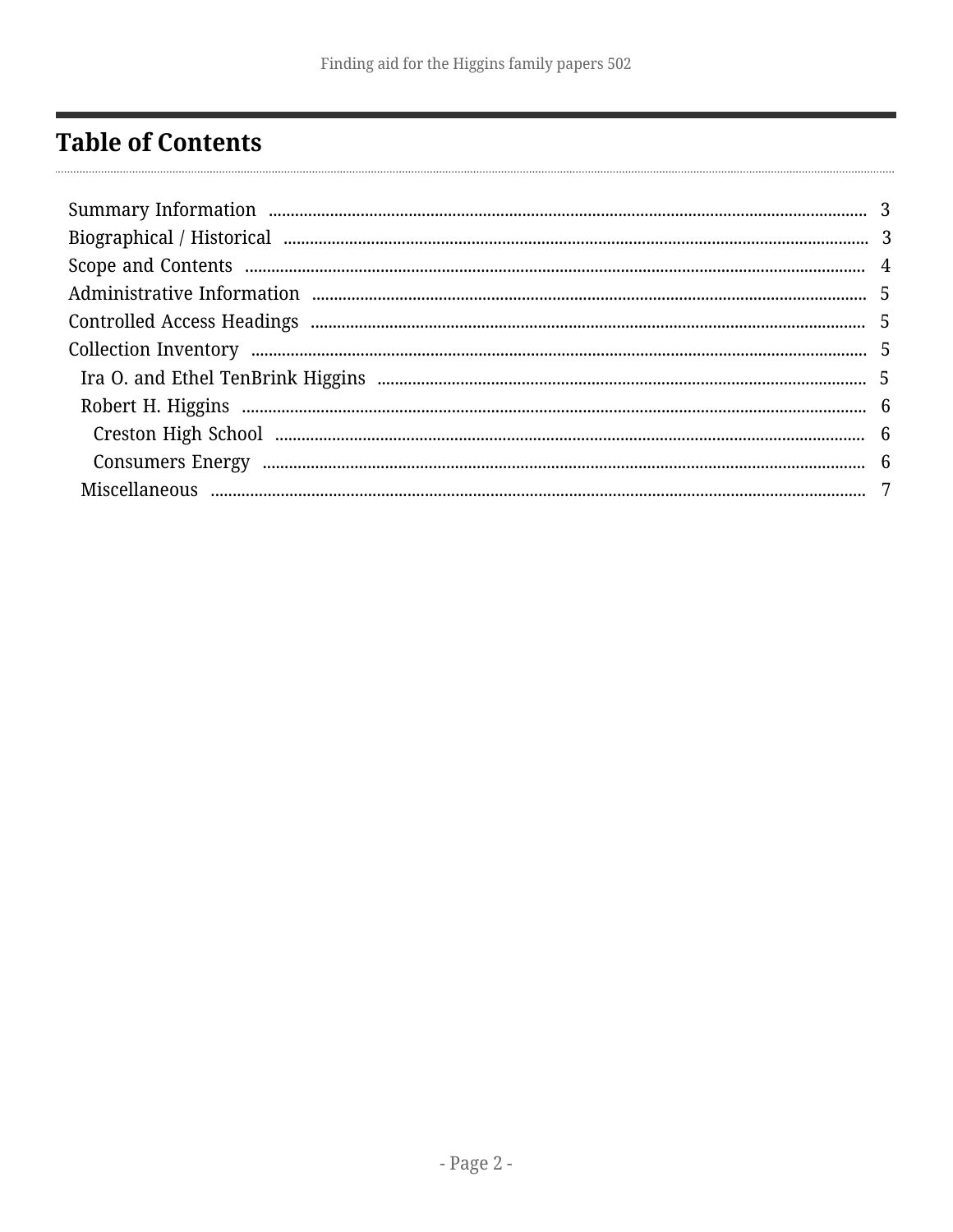## <span id="page-2-0"></span>**Summary Information**

| <b>Repository:</b>                  | <b>Grand Rapids History and Special Collections</b>                                                                                                                                                                                                                                                                                                                                                                                                                                                                                                                                                                                                                                                                                                                                                                                                                                                                                                                                                                                                                                                                                                                                                     |  |  |
|-------------------------------------|---------------------------------------------------------------------------------------------------------------------------------------------------------------------------------------------------------------------------------------------------------------------------------------------------------------------------------------------------------------------------------------------------------------------------------------------------------------------------------------------------------------------------------------------------------------------------------------------------------------------------------------------------------------------------------------------------------------------------------------------------------------------------------------------------------------------------------------------------------------------------------------------------------------------------------------------------------------------------------------------------------------------------------------------------------------------------------------------------------------------------------------------------------------------------------------------------------|--|--|
| Source:                             | Higgins, Susan                                                                                                                                                                                                                                                                                                                                                                                                                                                                                                                                                                                                                                                                                                                                                                                                                                                                                                                                                                                                                                                                                                                                                                                          |  |  |
| Title:                              | Higgins family papers                                                                                                                                                                                                                                                                                                                                                                                                                                                                                                                                                                                                                                                                                                                                                                                                                                                                                                                                                                                                                                                                                                                                                                                   |  |  |
| ID:                                 | 502                                                                                                                                                                                                                                                                                                                                                                                                                                                                                                                                                                                                                                                                                                                                                                                                                                                                                                                                                                                                                                                                                                                                                                                                     |  |  |
| Date [inclusive]:                   | 1924-1994                                                                                                                                                                                                                                                                                                                                                                                                                                                                                                                                                                                                                                                                                                                                                                                                                                                                                                                                                                                                                                                                                                                                                                                               |  |  |
| <b>Physical</b><br>Description:     | 2 Linear Feet 2 boxes                                                                                                                                                                                                                                                                                                                                                                                                                                                                                                                                                                                                                                                                                                                                                                                                                                                                                                                                                                                                                                                                                                                                                                                   |  |  |
| Language of the<br><b>Material:</b> | English.                                                                                                                                                                                                                                                                                                                                                                                                                                                                                                                                                                                                                                                                                                                                                                                                                                                                                                                                                                                                                                                                                                                                                                                                |  |  |
| Abstract:                           | This collection of family papers was donated by Susan Higgins,<br>the granddaughter of Ira and Ethel Higgins and the daughter<br>of Robert and Barbara Higgins. Ira Owen Higgins was born<br>in 1897 in Henderson County, Kentucky and came to Grand<br>Rapids, Michigan in his 20s. In 1925 he married Ethel TenBrink<br>(1902-1989) and together they had two sons, Robert and Edgar.<br>Ira died in December of 1965 and Ethel died in 1989. Robert<br>H. Higgins was born in 1926, in Grand Rapids, Michigan and<br>graduated from Creston High School in 1944. The Higgins<br>family papers is made up of photographs, newspaper clippings,<br>high school programs and high school reunion materials. The<br>collection also includes employee magazines and newsletters<br>from Consumers Power Company and Meijer, notably a<br>directory of retired employees of Consumers Energy published<br>in 2002. Robert married Barbara Lind (1927-2017) in October of<br>1953 and retired from Consumers Power after 30 years in 1984.<br>This collection may be most useful to the local family researcher<br>and the researcher interested in the Creston Neighborhood of<br>Grand Rapids, Michigan. |  |  |

**^** [Return to Table of Contents](#page-1-0)

# <span id="page-2-1"></span>**Biographical / Historical**

Ira Owen Higgins was born in 1897 in Henderson County, Kentucky and came to Michigan in his 20s. Prior to moving to Michigan, Ira worked in a furniture factory as a cabinet maker and he continued working in the furniture industry in Grand Rapids. In 1925 he married Ethel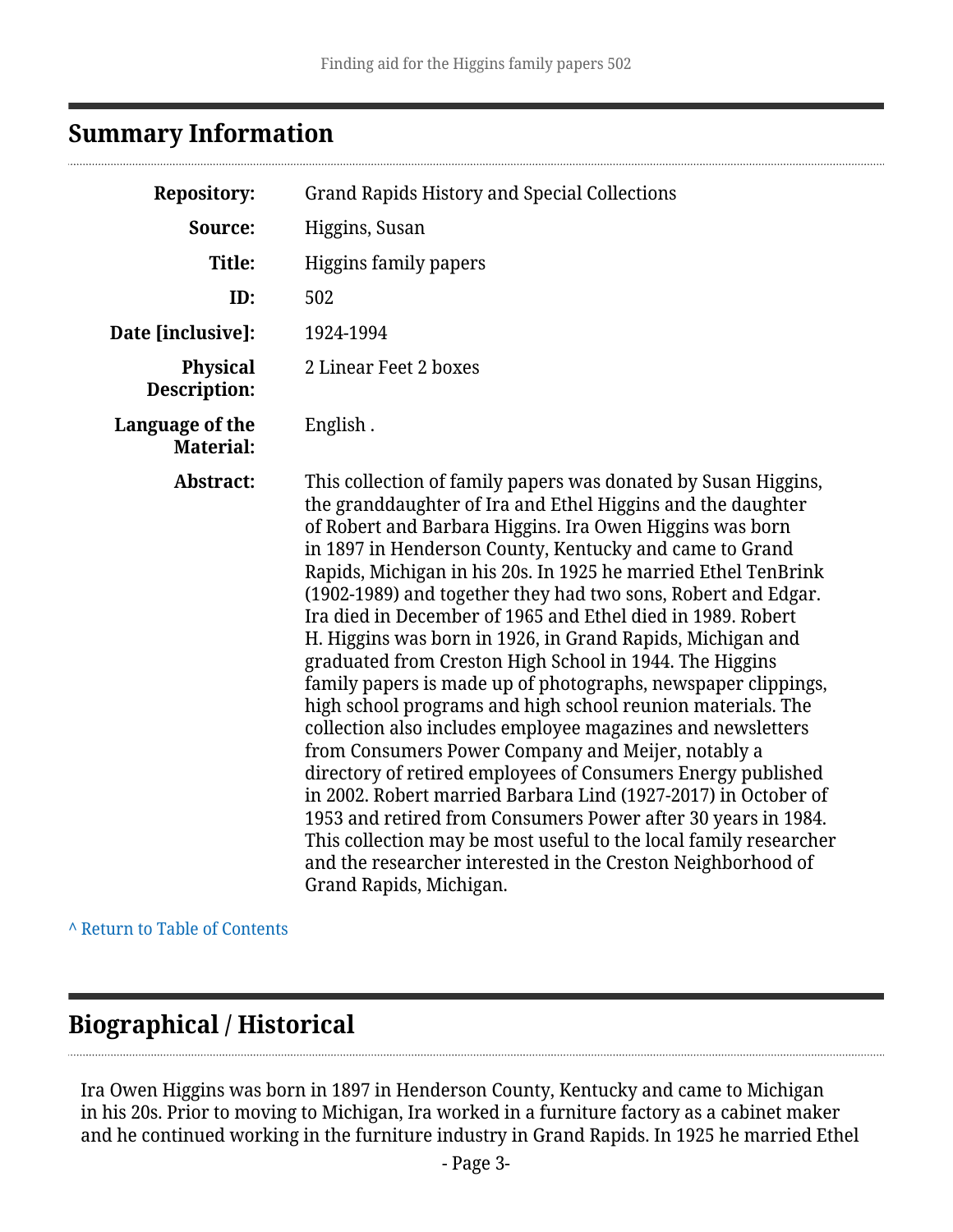TenBrink and together they had two sons, Robert and Edgar. Ethel (Effie as a child), was born in Michigan in 1902 to immigrants from the Netherlands and was one of at least nine children. Ira was a salesman for the Colonial Baking Company in the 1930s, likely out of necessity during the Great Depression, returning to work in the furniture industry in 1948. Ira died in December of 1965 and is buried in the Pilgrim Home Cemetery in Holland, Michigan, as is Ethel, who died in 1989.

Robert H. Higgins was born in 1926 in Grand Rapids, Michigan. He attended Creston High School, graduating in 1944. He married Barbara Lind (1927-2017) in October of 1953 and together they had two children, Susan Higgins and Jamie Higgins. Robert retired from Consumers Power after 30 years in 1984. He also served with the U.S. Air Force during World War II. Robert died in November of 2005.

**^** [Return to Table of Contents](#page-1-0)

## <span id="page-3-0"></span>**Scope and Contents**

The Higgins family papers is made up of photographs, newspaper clippings, high school ephemera, high school reunion materials, and employee magazines and newsletters. Notable are eighteen snapshots of Ira and Ethel Higgins with Sue and Carl Bengert taken in the 1920s. The collection also contains newspapers from April of 1933 with stories of the murders of Sue Bengert and her two sons.

These papers also include reunion materials and photographs from the 50th reunion of the Creston High School class of 1944. There are employee publications in the collection, primarily from Consumers Power Company, including a directory of retired employees published by Consumers Energy in 2002.

Local family researchers may find the employee newsletters and publications from Consumers Energy and Meijer, along with the information from the Creston High School class of 1944 particularly helpful. Those researching the Creston Neighborhood might find this collection useful as well.

It is also interesting to note the drafting work done by Robert Higgins in high school and the maps he drew years later, during his time with Consumers Power.

**^** [Return to Table of Contents](#page-1-0)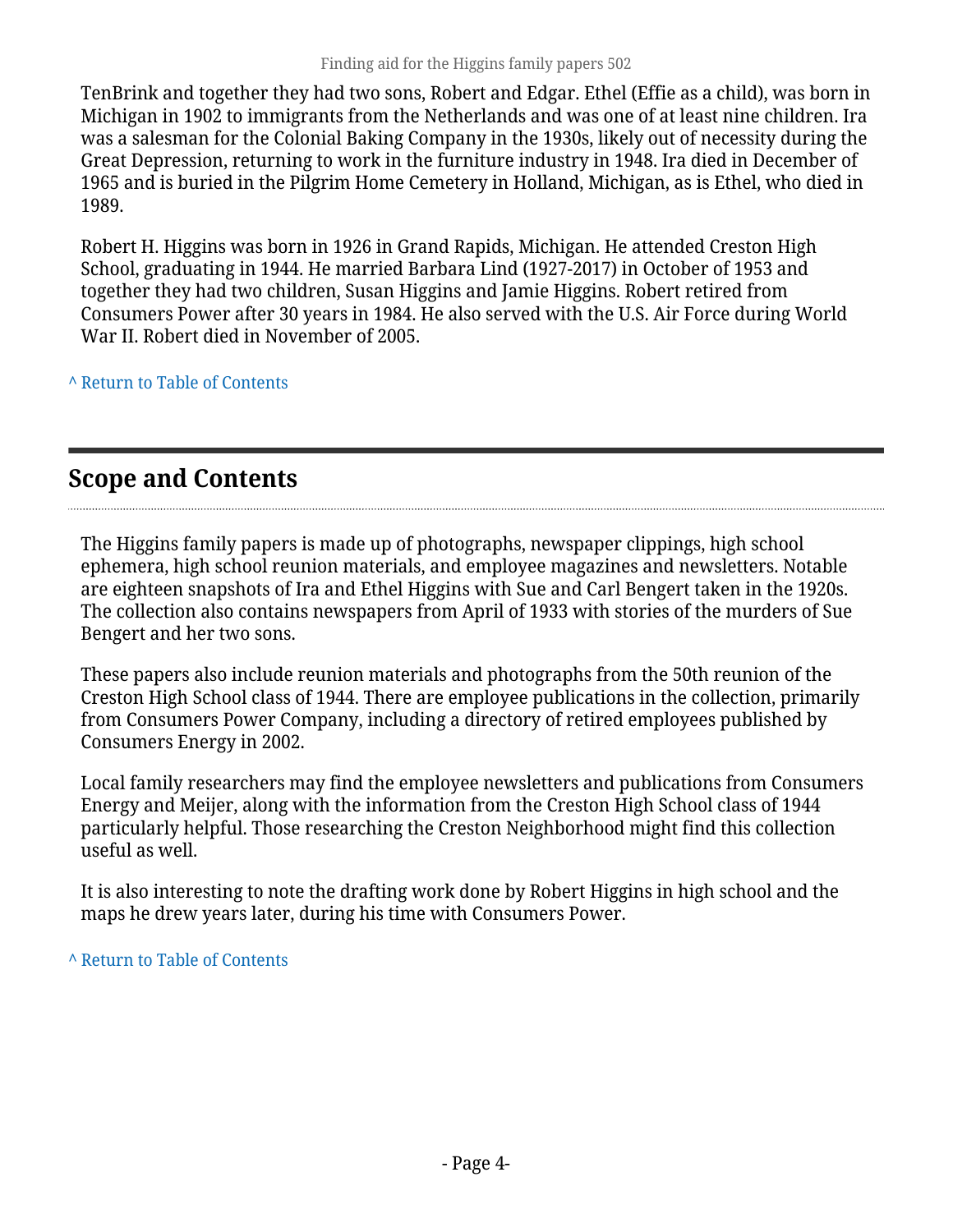# <span id="page-4-0"></span>**Administrative Information**

### **Publication Statement**

Grand Rapids History and Special Collections

111 Library Street NE Grand Rapids, Michigan 49503 [localhis@grpl.org](mailto:localhis@grpl.org) URL:<https://www.grpl.org/research/history/>

### **Immediate Source of Acquisition**

The Higgins family papers were donated by Susan Higgins, daughter of Robert H. Higgins. [2020.014]

#### **^** [Return to Table of Contents](#page-1-0)

## <span id="page-4-1"></span>**Controlled Access Headings**

- Murder -- Michigan -- Grand Rapids
- Grand Rapids (Mich.) -- History
- High schools -- Michigan -- Grand Rapids
- Higgins, Susan

# <span id="page-4-2"></span>**Collection Inventory**

## <span id="page-4-3"></span>**Ira O. and Ethel TenBrink Higgins**

| <b>Title/Description</b>                                                                        | <b>Instances</b> |           |
|-------------------------------------------------------------------------------------------------|------------------|-----------|
| Ira Higgins with unidentified man bathing in Grand River,<br>at Jone's Camp, 1923-07            | Box 1            | Folder 1  |
| Ira, Ethel and Robert Higgins with Sue, Carl and Carl<br>Bengert, Jr. (18 snapshots), 1924-1927 | Box 1            | Folder 2  |
| Wonder Ships of Today, published by the Colonial Baking<br>Co., about 1940                      | Box 1            | Folder 20 |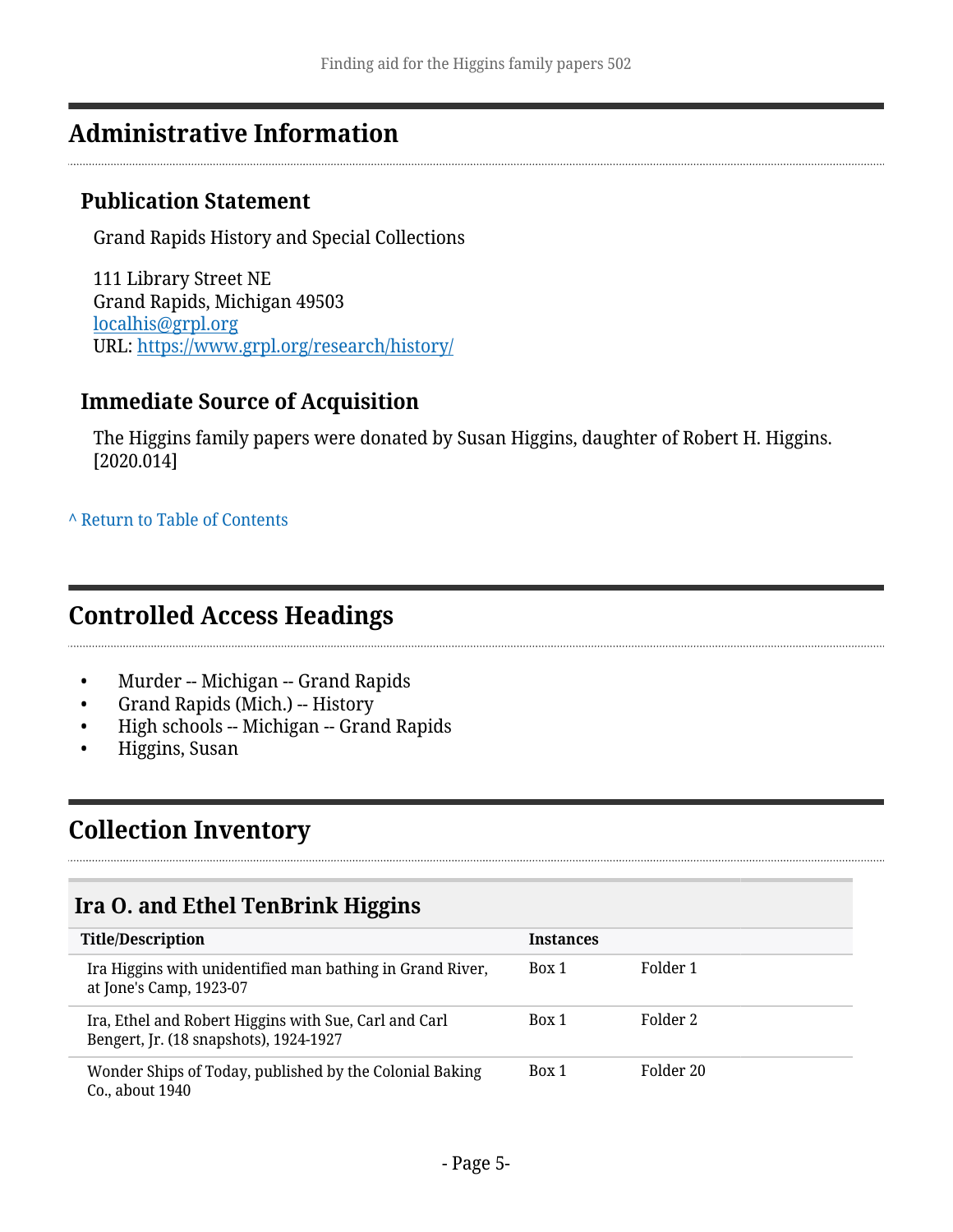| American Indian Chiefs published by the Colonial Baking<br>Co., about 1940                                                                                                                              | Box 1 | Folder 21 |
|---------------------------------------------------------------------------------------------------------------------------------------------------------------------------------------------------------|-------|-----------|
| Issues of The Grand Rapids Press and The Grand Rapids<br>Herald with headline stories about the murder of Maggie<br>Sue Bengert, Carl Bengert, Jr. and Thalbert Allen Bengert,<br>1933-04-06-1933-04-09 | Box 2 | Folder 3  |
| Ethel Higgins with Friday Nite Group at Renery Park Dance<br>and Ethel Higgins with Leta, 1982-1984                                                                                                     | Box 1 | Folder 3  |
| Carl Bengert obituary and remembrance card, 1986                                                                                                                                                        | Box 1 | Folder 4  |
| Ira and Ora Marshall remembrance cards and obituary,<br>photograph of Ora Marshall with Ethel Higgins at Marshall<br>home on Edith Ave NE, 1955-1986                                                    | Box 1 | Folder 5  |

#### **^** [Return to Table of Contents](#page-1-0)

# <span id="page-5-0"></span>**Robert H. Higgins**

# <span id="page-5-1"></span>**Creston High School**

| <b>Title/Description</b>                                                                                                                                          | <b>Instances</b> |                     |
|-------------------------------------------------------------------------------------------------------------------------------------------------------------------|------------------|---------------------|
| Robert Higgins high school drafting work, 1939-1941                                                                                                               | Box 1            | Folder <sub>6</sub> |
| Robert Higgins high school drafting work, 1941                                                                                                                    | Box 1            | Folder 7            |
| Creston High School programs: Senior Banquet Dance,<br>Eighteenth Annual Commencement Excercises, Second<br>Mid-year Commencement, 1944                           | Box 1            | Folder 8            |
| Newspaper clippings (undated); Gordon Gritter, 805<br>Grandville Ave. SW, Pvt. Norman Ingersoll, 467 Knapp St.<br><b>NE</b>                                       | Box 1            | Folder 9            |
| Creston High School Class of 1944 reunion materials;<br>correspondence, schedule, program, class roster,<br>1993-1995                                             | Box 1            | Folder 10           |
| Creston High School Class of 1944 reunion group<br>photographs with identifying information, 1994-1996                                                            | Box 1            | Folder 11           |
| Obituaries; Charles Richard Smith, Leo O'Donnell,<br>William Maycroft, Chris Warber and 50th Anniversary<br>announcement for Donovan and Jackie Joslin, 1992-1996 | Box 1            | Folder 12           |

# <span id="page-5-2"></span>**Consumers Energy**

| <b>Title/Description</b>                                                             | <b>Instances</b> |           |
|--------------------------------------------------------------------------------------|------------------|-----------|
| R.H. Higgins business card                                                           | Box 1            | Folder 13 |
| Consumers Power News, pages 7-10, from the late 1940s.                               | Box 2            | Folder 4  |
| Photographs of employees who worked at the Division St.<br>location in Grand Rapids. | Box 2            | Folder 4  |